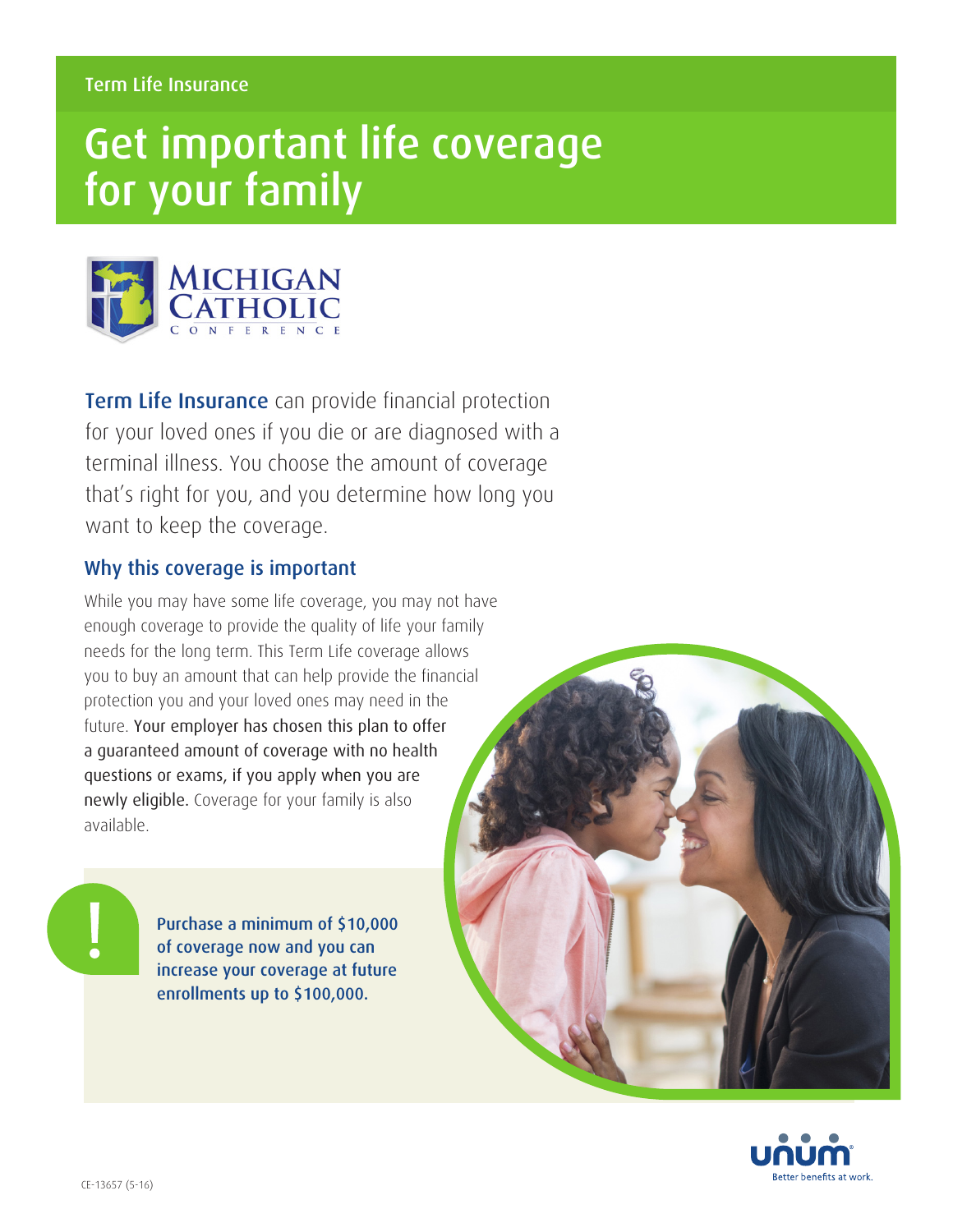## How these benefits work

### Term Life Insurance

#### Life benefit

If you were to die, your loved ones could receive the full benefit amount. This could help pay for important expenses now and in the future, like:

- Mortgage or rent
- Out-of-pocket medical costs
- School tuition
- Funeral expenses

### Extra features

- Your Life policy includes Life Planning Financial & Legal Resources at no extra cost to you or your family
- If you are diagnosed with a terminal illness with less than 12 months to live, you could receive 75% of your Life Insurance benefit up to \$100,000 while you are still living<sup>1</sup>
- Premiums may be waived if you are totally disabled for a period of time
- If you leave the company, retire or have changed the number of hours you work, you may be able take this coverage with you

## Who can get coverage?

If you are actively at work\* at least 20 hours each week, you may apply for coverage for:

- Yourself
- Eligible children until their 19th birthday — or until their 26th birthday if a full-time student\*\*

Employees must be U.S. citizens or legally authorized to work in the U.S. to receive coverage. Dependents must live in the U.S. to receive coverage.

### Coverage amounts

#### Coverage available for you:

- You can choose \$10,000, \$25,000, \$50,000 or \$100,000 to a maximum of 5 times your earnings
- No health questions or exams if you are a new hire or if you have current coverage and increase your benefit amount
- If you are not currently enrolled in the Voluntary Life plan, you will need to answer medical questions and be approved for coverage.
	- As long as you purchase the minimum \$10,000 amount now, you can increase your coverage at future enrollments up to \$100,000 with no questions or health exams.

#### Coverage available for your children:

- \$10,000 of coverage
- One life premium will cover all of your children
- Children from live birth to 6 months can get \$1,000 of coverage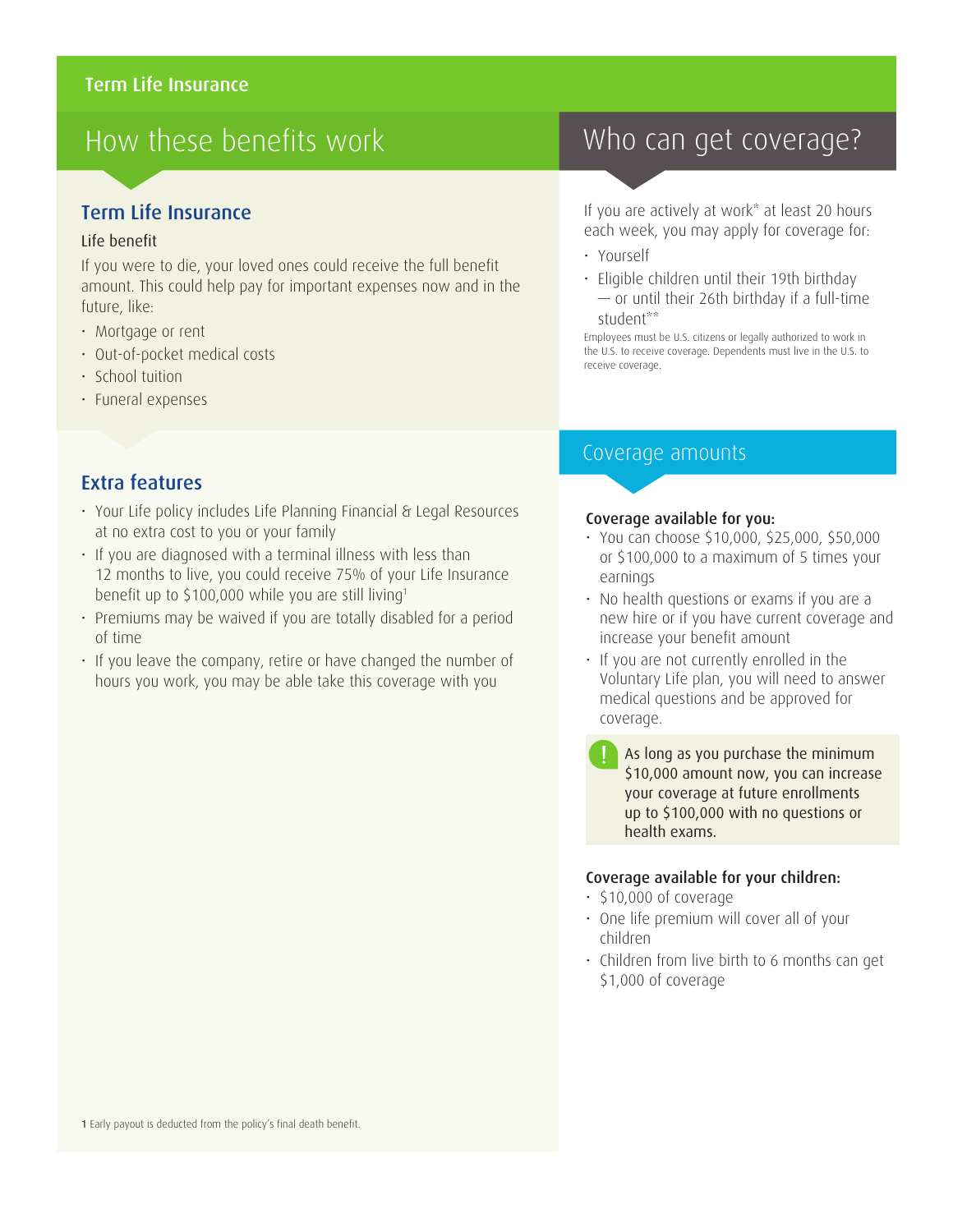## Worksheet

### **Calculate your costs**

- 1. Enter the Term Life coverage amount you want.†
- 2. Divide by the amount shown.
- 3. Multiply by the rate. Use the Term Life rate table (at right) to find the rate based on age. (To get your age, subtract your birth year from 2014.)
- 4. Enter your monthly cost.

| <b>Term Life</b> |      |                     |                           |     |
|------------------|------|---------------------|---------------------------|-----|
| <b>Employee</b>  | 000  | $\div$ \$1,000 = \$ | $\mathsf{X}$              |     |
| <b>Child</b>     | ,000 | $\div$ \$1,000 = \$ | \$.275<br>$\mathsf{X}$    | $=$ |
|                  |      |                     | <b>Total monthly cost</b> |     |

| Term Life monthly rate for employee |                         |  |  |  |
|-------------------------------------|-------------------------|--|--|--|
| Age                                 | Per \$1,000 of coverage |  |  |  |
| $15 - 24$                           | \$.053                  |  |  |  |
| $25 - 29$                           | \$.056                  |  |  |  |
| $30 - 34$                           | \$.065                  |  |  |  |
| $35 - 39$                           | 5.099                   |  |  |  |
| $40 - 44$                           | \$.106                  |  |  |  |
| $45 - 49$                           | \$.150                  |  |  |  |
| $50 - 54$                           | 5.219                   |  |  |  |
| $55 - 59$                           | 5.317                   |  |  |  |
| $60 - 64$                           | 5.463                   |  |  |  |
| $65 - 69$                           | \$.766                  |  |  |  |
| $70 - 74$                           | \$1.34                  |  |  |  |
| $75+$                               | \$2.09                  |  |  |  |

| Child monthly rate |
|--------------------|
| \$.275 per \$1,000 |
| of coverage        |

† In order to purchase coverage for your dependents, you must buy coverage for yourself. Coverage amounts cannot exceed 100% of your coverage amounts.